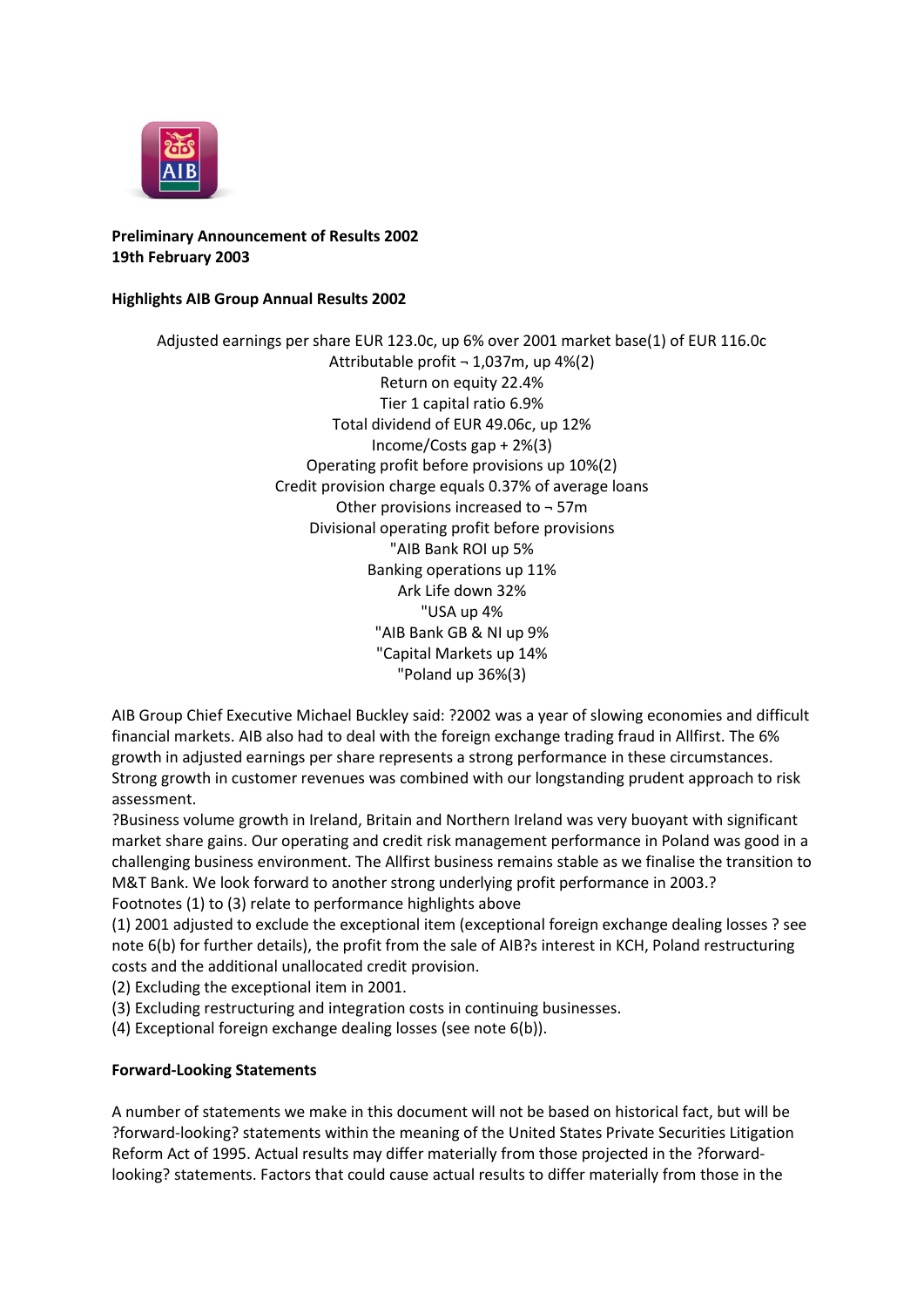?forward-looking? statements include, but are not limited to, global, national, regional economic conditions, levels of market interest rates, credit or other risks of lending and investment activities, competitive and regulatory factors and technology change.

## **Adjusted earnings per share**

The 2001 results included the profit from the sale of AIB?s interest in Keppel Capital Holdings Ltd (?KCH?), Poland restructuring costs, an additional unallocated credit provision. The following table shows the impact of the above items on the 2001 adjusted earnings per share as a base for 2002 comparison with 2001.

|                                               | Year   | Year             |        |
|-----------------------------------------------|--------|------------------|--------|
|                                               | 2002   | 2001             |        |
|                                               |        | before           | %      |
| Adjusted earnings per share                   |        | exceptional(4)   | Change |
| As reported                                   | 123.0c | 119.4c           |        |
| Profit from the sale of AIB?s interest in KCH |        | 10.8c            |        |
| Poland restructuring costs                    | ን      | (2.3c)           |        |
| Additional unallocated credit provision       | ว      | (5.1c)           |        |
| Net impact on adjusted earnings per share     | ว      | 3.4 <sub>c</sub> |        |
| Underlying                                    | 123.0c | 116.0c           | 6      |

Allied Irish Banks, p.l.c. (AIB Group) today announced its results for the year ended 31 December 2002.

Profit attributable to ordinary shareholders amounted to ? 1,037 million, a 114% increase over the year ended 31 December 2001. Profit attributable to ordinary shareholders in 2001 was reduced by exceptional foreign exchange dealing losses of ? 513 million after taxation. Basic earnings per share for the year amounted to EUR 119.4c, an increase of 112%. Adjusted earnings per share, which excludes goodwill amortisation and the exceptional item in 2001, increased by 3% to EUR 123.0c.

## **Dividend**

The Board is recommending a final dividend payable on 25 April 2003 of EUR 31.81c per share to shareholders on the Company?s register of members at the close of business on 28 February 2003. The final dividend, together with the interim dividend of EUR 17.25c per share, amounts to a total dividend of EUR 49.06c per share, an increase of 12% on 2001.

For further information please contact: Declan McSweeney Chief Financial Officer AIB Group Bankcentre Ballsbridge Dublin 4 Tel: +353-1-6600311 Ext 14954

Alan Kelly Head of Group Investor Relations AIB Group Bankcentre Ballsbridge